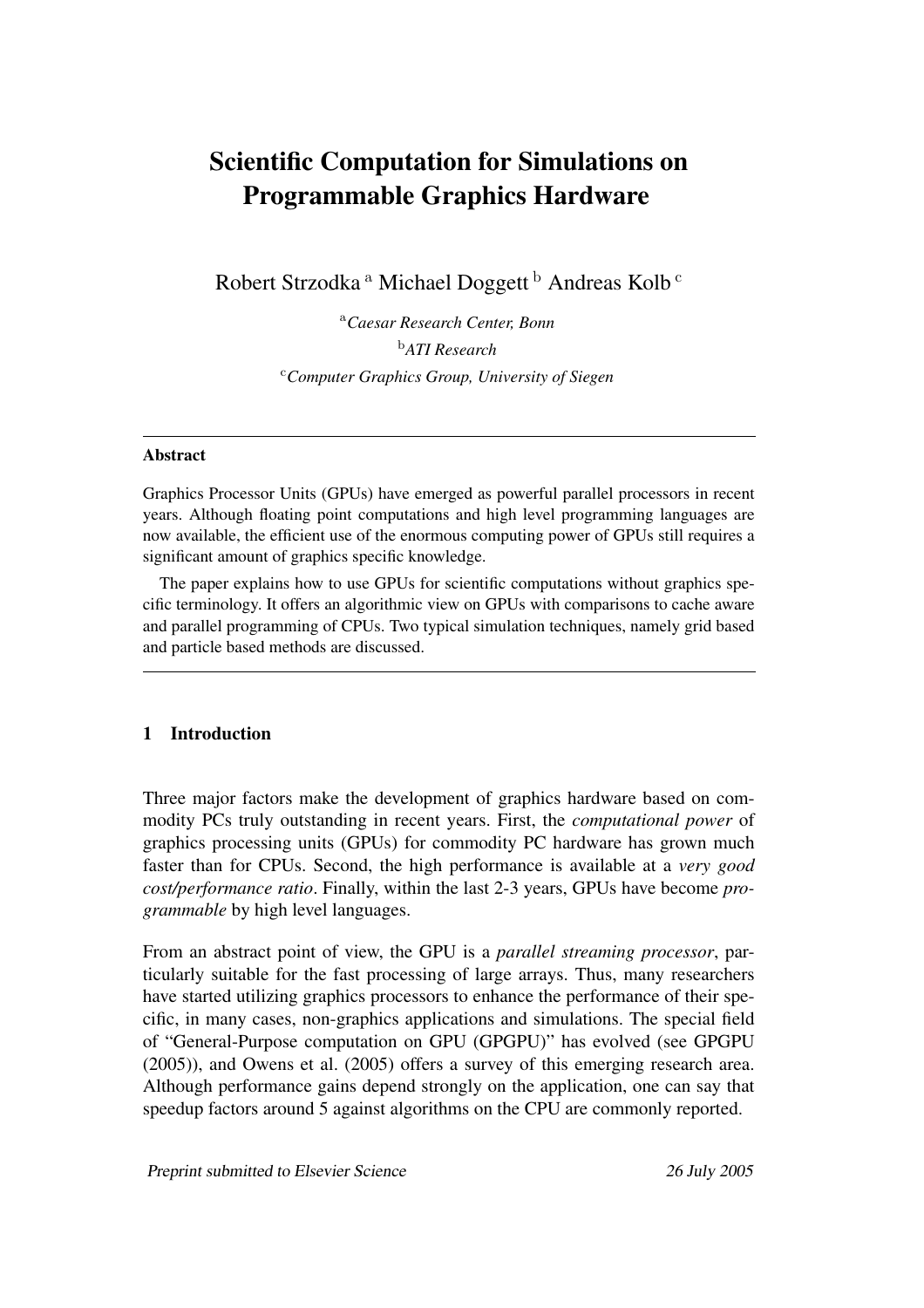

Fig. 1. Instruction stream processing

This introductory paper aims to give an overview on the GPU from a data processing perspective. It presents an abstract view on the GPU accessible to anyone experienced with CPU programming. The focus is on the main concepts that allow us to determine if a given algorithm or computation can be efficiently performed on the GPU.

The remainder of this paper is structured as follows. Section 2 discusses conceptual aspects of GPU programming. Section 3 provides an algorithmic understanding of the GPU. Section 4 describes examples of GPU-based simulations, and Section 5 discusses developments to be expected in the near future and their impact on scientific computation.

## **2 Programming the GPU**

This section presents a short discussion of GPU programming, focusing on the concept of data-stream programming (Section 2.1) and on programming languages (Section 2.2).

### *2.1 The Concept of Data Stream Programming on the GPU*

Instruction stream programming is the traditional model used in CPU programming. Its data model is based on a von-Neumann architecture, where instructions and data are stored in the same memory. Instructions refer to the data needed for execution and potentially, to other instructions in the case of branching. During processing, the data required for an instruction's execution is loaded into the cache, if not already present. This model is very flexible, but has the disadvantage that the data-sequence is completely driven by the instruction sequence, yielding inefficient performance for uniform operations on large data blocks.

In data stream processing, on the other hand, the processor is first configured by the instructions that need to be performed and in the next step a data-stream is processed. The execution is performed efficiently by many depth-parallel units in the pipeline. Given sufficient memory bandwidth, and more than one processing-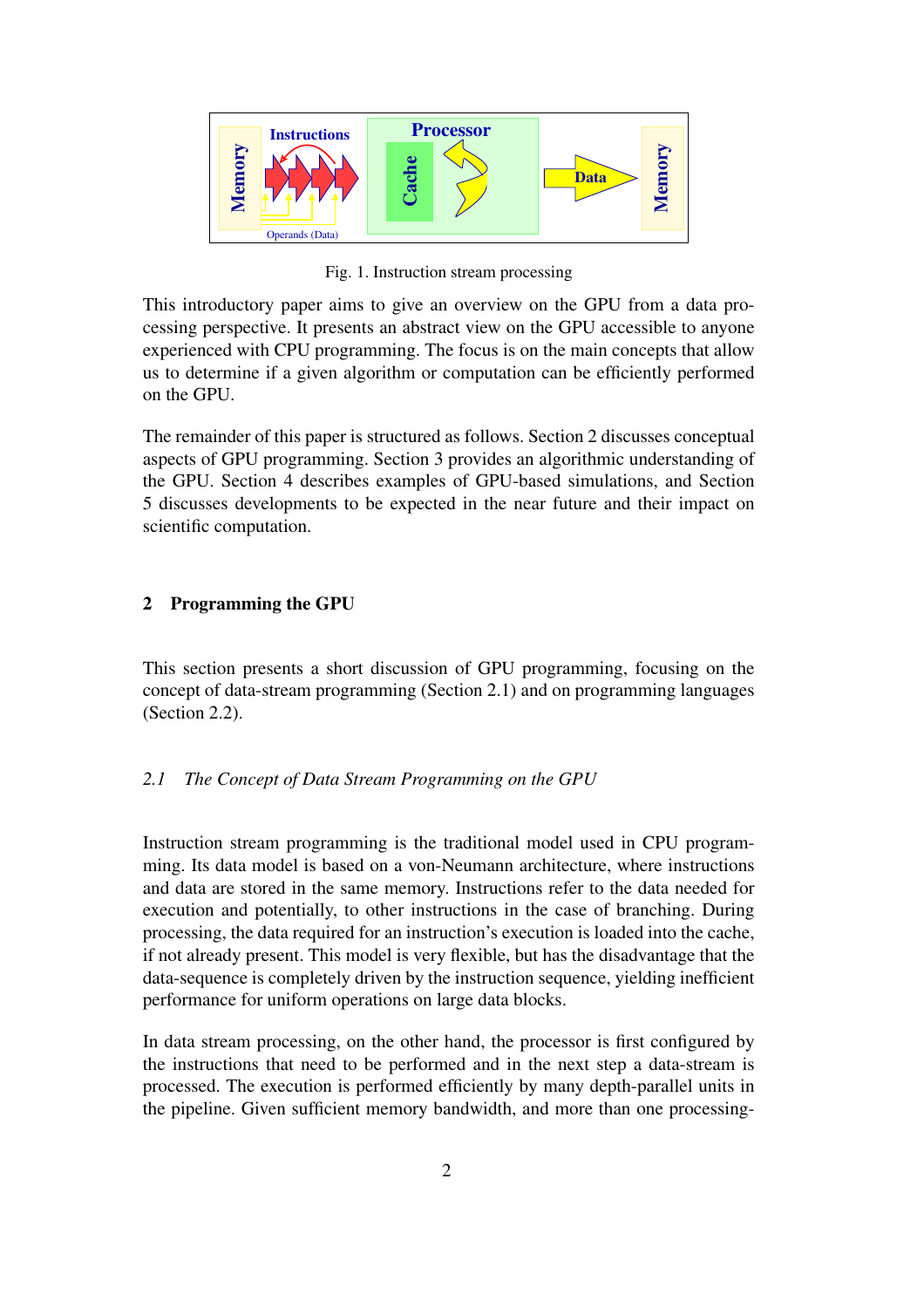

Fig. 2. Data stream processing

pipeline, the execution is also parallelized in breadth by distributing it among several pipelines. GPUs currently focus on breadth parallelism using Single Instruction Multiple Data (SIMD) processing units (4 component vectors), and pipeline arrangements similar to vector processors (16 pipelines). But they will eventually have to apply more depth parallelism (pipelining) to reduce the bandwidth requirements.

Data stream processing is advantageous when large data blocks undergo the same operation, because this allows the memory efficient streaming and parallel processing of the data. For a typical example, consider a matrix-matrix addition  $C = A + B$ (assuming proper matrix dimensions). Listing 1 compares the different computing paradigms. The outer two loops over  $\pm$ ,  $\pm$  drive the data access in the instruction processor, but do not have any effect on the final result. The alternative data-stream approach simply defines the input and output arrays, and the loop body in a *kernel*, which is the code used to obtain a single resulting data element. This model gives the processor the freedom to decide on the order of execution in the outer loops. This example is stereotypical for general purpose computations on GPUs and Section 3 further develops the understanding of leveraging GPUs as fast array processors.

# *2.2 Programming Languages*

For programming the GPU one needs a graphics Application Programming Interface (API), which understands function calls similar to those in Listing 1, and a graphics language for the kernels that are passed to loadKernel.

```
// instruction stream
for(i=0; i<NumRows; i++)
  for (j=0; j<NumCols; j++)C[i][j] = A[i][j] + B[i][j]; loadKernel("return a+b;");
                               // data stream
                               setInputArrays(A, B);
                               setOutputArrays( C );
                               execute( );
```
Listing 1: Two implementations of the matrix-matrix addition. The small letters  $a, b$ used in the kernel program refer to the current elements of the matrices A, B.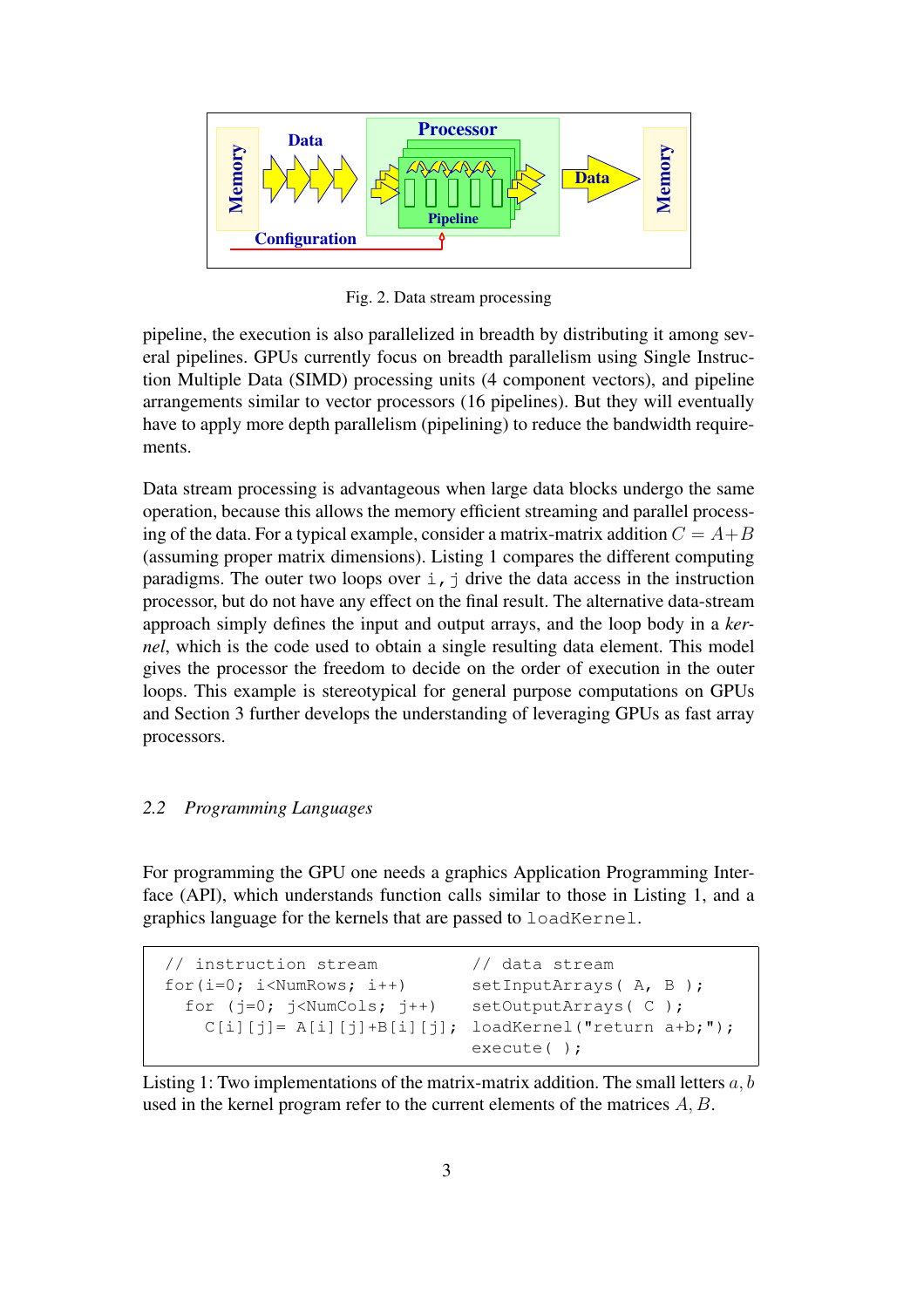The two major graphics APIs are OpenGL (2005) and Microsoft's DirectX (2005). Implementations of these APIs are available for a variety of languages, e.g. C/C++, Java, Delphi, Fortran, Perl. But both, OpenGL and DirectX target graphics programming and thus one must encapsulate the native API functionality in a library to make the code look as nicely as in Listing 1.

The kernel programs can be written either in assembly or C-like high level languages, which are preferred. For OpenGL, the OpenGL Shading Language (GLSL), for DirectX9 the High Level Shading Language (HLSL) can be used. The third language Cg ("C for graphics") can be used with OpenGL and DirectX, but requires a compiler to translate the code to the required platform.

Current GPUs contain two programmable stages where kernels can be executed: the *vertex* and the *fragment* processor. Accordingly there are two types of kernel programs: *vertex programs* and *fragment programs*<sup>1</sup>. In array processing vertex programs typically control the index ranges of the input arrays and fragment programs contain the operations to be executed on the data. So fragment programs are usually the most important part of the algorithm as in Listing 1. In this example, no vertex program needs to be specified because the entire arrays are used.

Recapitulating, one needs several pieces of code to implement an array operation on the GPU: the data-flow specification written in a common high level language using the graphics API, the fragment program for the data computation in a graphics language, and possibly a vertex program for the setting of index ranges.

Several projects try to further simplify this procedure. Buck et al. (2004); McCool and Toit (2004); McCormick et al. (2004) describe stream programming languages which extend C to provide simple data-parallel constructs to allow using the GPU as a streaming coprocessor. They abstract and virtualize many aspects of the underlying graphics hardware so that the programmer does not need to understand how to use the underlying graphics API.

## **3 An Algorithmic GPU Model**

This section discusses basic properties of GPUs which are decisive for the design of efficient algorithms on this architecture. It focuses on problems that can be solved by storing data in large arrays and operations that manipulate the array elements. The efficient implementation of data structures such as stacks, trees or hashes are much more difficult on GPUs and require a deep insight into the architecture. Consequently, only the similarities and differences of CPUs and GPUs as fast data array processors are discussed. The focus will lie on efficient manipulation of large arrays

<sup>1</sup> historically, these programs are often called *vertex shader* and *fragment* or *pixel shader*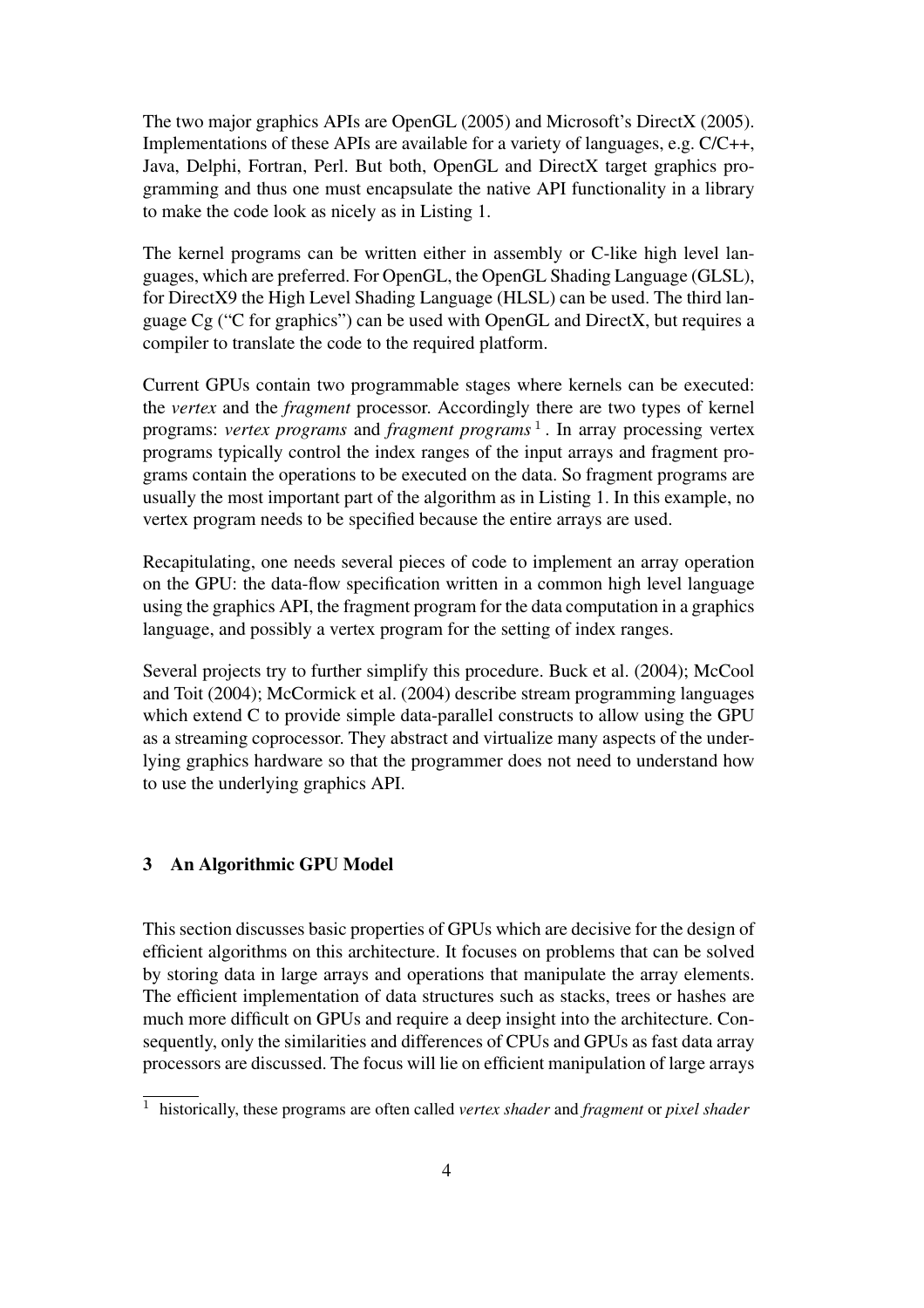Table 1 Algorithmic CPU-GPU comparison

| <b>Property</b>                                     | <b>CPU</b>                                                                        | <b>GPU</b>                                                                                                      |
|-----------------------------------------------------|-----------------------------------------------------------------------------------|-----------------------------------------------------------------------------------------------------------------|
| native<br>memory<br>layout                          | 1D                                                                                | 2D                                                                                                              |
| input arrays                                        | native 1D; higher dimen-<br>sions with offsets                                    | native 1D, 2D or 3D; higher<br>dimensions with offsets                                                          |
| output arrays                                       | native 1D, higher dimen-<br>sions with offsets                                    | native 2D; other dimensions<br>with offsets                                                                     |
| overlap of input<br>and output regions              | allowed                                                                           | not allowed                                                                                                     |
| gathers                                             | arbitrary                                                                         | arbitrary                                                                                                       |
| scatters                                            | arbitrary                                                                         | global, regular, or emulated                                                                                    |
| dynamic branching                                   | supported through specula-<br>tive execution, but still not<br>desirable in loops | primitive or no support,<br>should usually be resolved<br>by subregion processing                               |
| highest precision<br>number format                  | double $(s52e11)$ or long<br>double $(s63e15)$                                    | float $(s23e8)$                                                                                                 |
| ideal<br>computa-<br>tional intensity for<br>floats | $\approx 8$ , (= 3200 MHz · 16 byte<br>(SSE float4) / FSB800 / 64<br>bit)         | $\approx$ 8 (= 16 pipelines $\cdot$ 500<br>MHz $\cdot$ 32 byte (2xfloat4) /<br>DDR 500 / 256 bit)<br>$\times 2$ |

or large array regions which allow parallel processing of the array elements.

## *3.1 Native Memory Layout*

The native memory address space for a CPU is 1D. Due to the caching mechanism, accessing a data element in direct 1D-neighborhood to the one recently used is fast. Accessing elements farther away, in sense of the 1D distance, is slower. Since higher dimensional arrays are realized by applying address-offsets, the access is not equally fast in all spacial directions, e.g. after reading  $a[i][j]$  access to  $a[i][j+1]$  or  $a[i][j + 2]$  is fast, while access to  $a[i + 1][j]$  is slow.

For GPUs the native memory address space is 2D. Therefore, 2D arrays are native objects for GPUs and data is commonly organized as a collection of 2D arrays<sup>2</sup>. Access times are optimal if the 2D distance to the current location is small, e.g. after  $a[i][j]$  access to  $a[i][j+1]$  and  $a[i+1][j]$  is equally fast. Other dimensions can

<sup>2</sup> in graphics terminology, a native 1D, 2D or 3D array is a 1D, 2D or 3D *texture*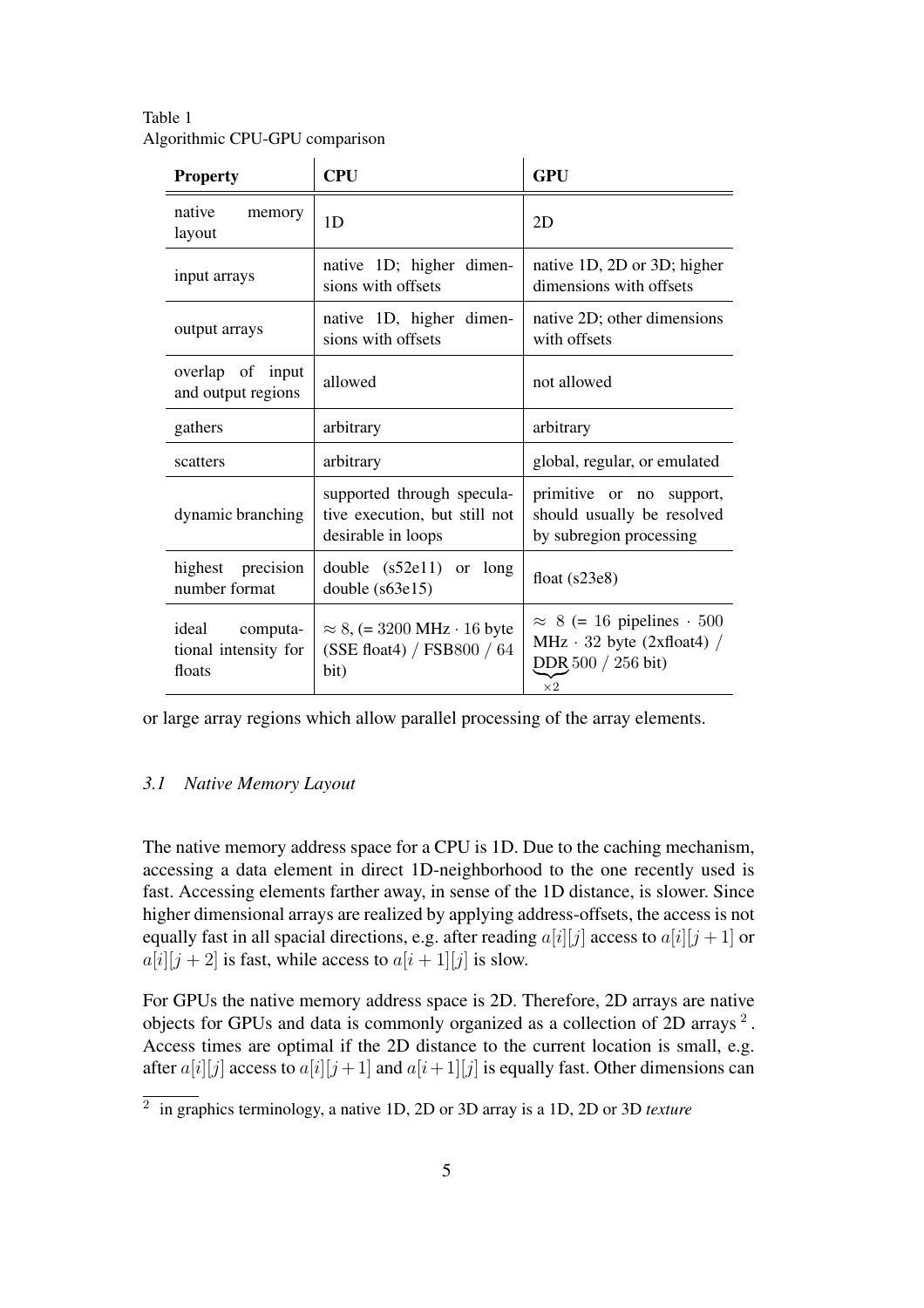

Fig. 3. Memory layout for the GPU (left), CPU (right); dark gray indicates fast access.

be represented with offsets as for CPUs, but this always includes the costs of offset computations. Lefohn et al. (2005) discuss such kind of mappings.

GPUs also support native 1D and 3D arrays to some extent, but restrictions concerning their usage apply. Additionally, 1D arrays lack the fast access to vertical neighbors in 2D, and for 3D the access to neighbors in the z-direction is not always as optimized as for x and  $\gamma$ . Therefore, conceptually one can think of GPUs as fast 2D array processors.

### *3.2 Array Sizes*

The sequential execution engine of a CPU can process any amount of data: large arrays, small arrays and single elements. Depending on the cache size  $(0.5-4 \text{ MiB}^3)$ a certain array size is ideal for performance, but below that size large sequential data collections are better than many distributed small ones. For the GPU a similar reasoning applies but with much higher factors. The limit size beyond which performance starts to degrade significantly is very high ( $> 64$  MiB). But performance drops dramatically if only small amounts of data are processed sequentially.

Therefore, efficient processing always has to specify an entire array or a sufficiently large region thereof, say at least 1000 elements. For 2D arrays the regions are typically rectangles. In general, a polygon, horizontal and vertical line segments, or even a point cloud can also serve as a region, but this is in the given order less and less efficient. The performance of GPUs benefits significantly from large and spatially coherent regions. Therefore, one usually operates on rectangular regions, even if this leads to unnecessary processing of certain elements.

Currently each array dimension on all GPUs is restricted to 4096. Therefore, 1D arrays cannot hold many items. On the other hand a  $4096 \times 4096$  float 2D array already consumes 64 MiB, such that it is fairly easy to utilize the entire memory of a graphics card (128-512 MiB) with a few 2D arrays.

<sup>&</sup>lt;sup>3</sup> International standard IEC (2000):  $M = 10^6$ ,  $Mi = 2^{20}$  and similar for Ki, Gi.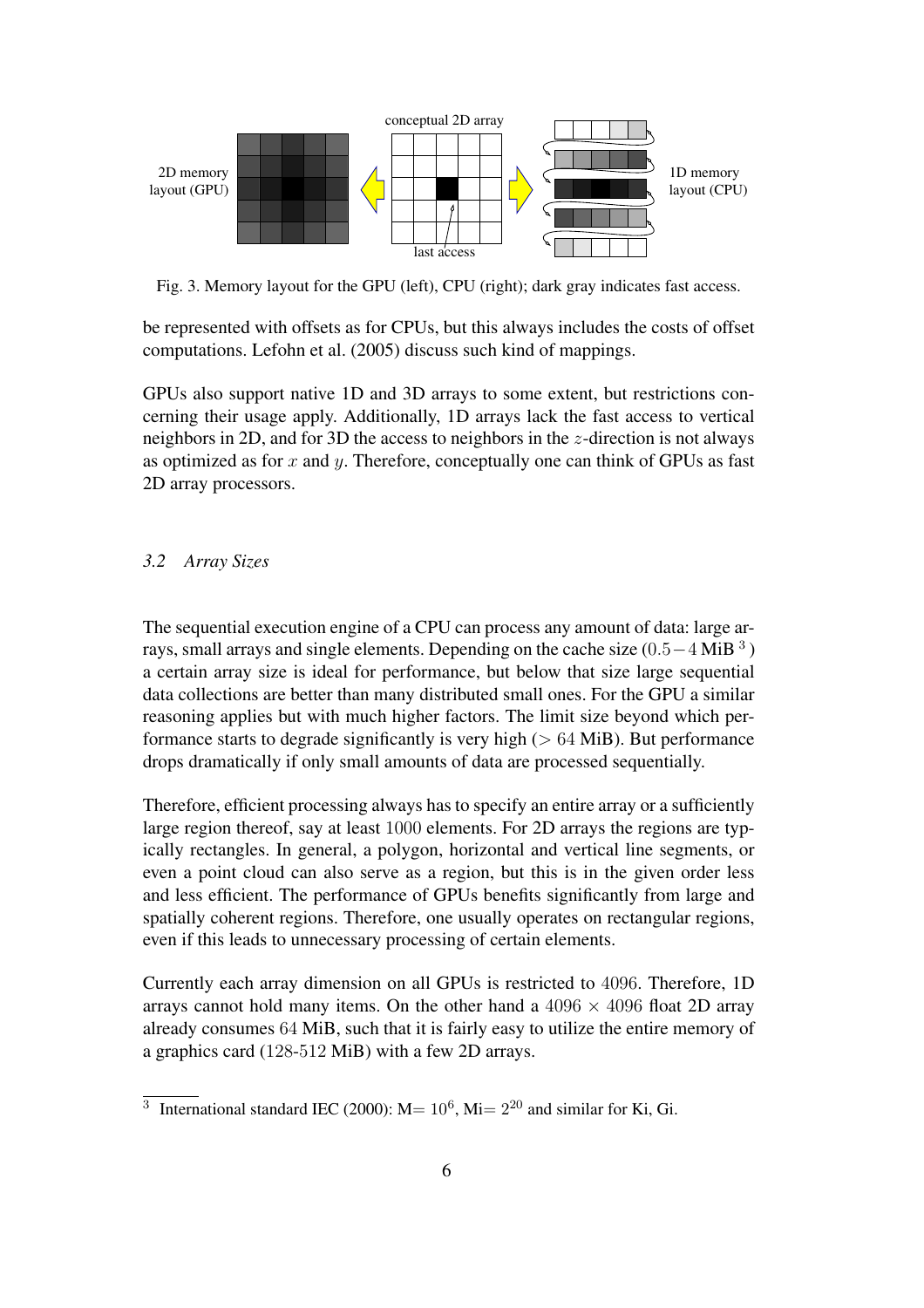#### *3.3 Input and Output Regions*

On the CPU it is possible to read and write to any array during an operation. There are no restrictions on the input and output addresses. This is convenient, but overlapping input and output regions causes severe cache synchronization problems and thus can degrade performance.

The computation on the GPU is organized in processing steps each involving at least thousands of elements. During a processing step GPUs maintain a clear separation between the input and output regions (with few special exceptions). This avoids data synchronization problems and allows massively parallel processing of the array elements, and long pipelines. The output arrays in GPU operations are always 2D, while the input arrays may be 1D, 2D or 3D.

There are current restrictions concerning the maximal number of input (32) and output (4) arrays which can be involved simultaneously in a processing step. But both numbers are likely to rise significantly in the near future.

#### *3.4 Data Flow*

Given several input and output arrays, the steps of an algorithm are mainly a combination of two different types of data flow:

- **Gather:** After specifying the output regions, each element of the output region is computed by combining the information from various positions of the input arrays.
- **Scatter:** Having specified an input region, each element of the input region determines both the position and the value of a corresponding output element. In general, the same output value may be written to several positions or to none.

If several values are written to the same output position, a new value may either replace the old one or all values may be accumulated.

In the first case the output region is clearly structured and the input elements maybe chaotically distributed, in the second case it is vice versa. Both types of data flow are often used simultaneously.

For CPUs there are no restrictions from which positions in the input arrays the data is gathered, and to which positions in the output arrays it is scattered. For GPUs there are also no restriction on the gathering, but scattering is highly restricted. There are four options for scattering:

**Global static scatter,** i.e. the same index offset is applied to all output positions. **Point cloud scatter,** i.e. each output location is processed individually, including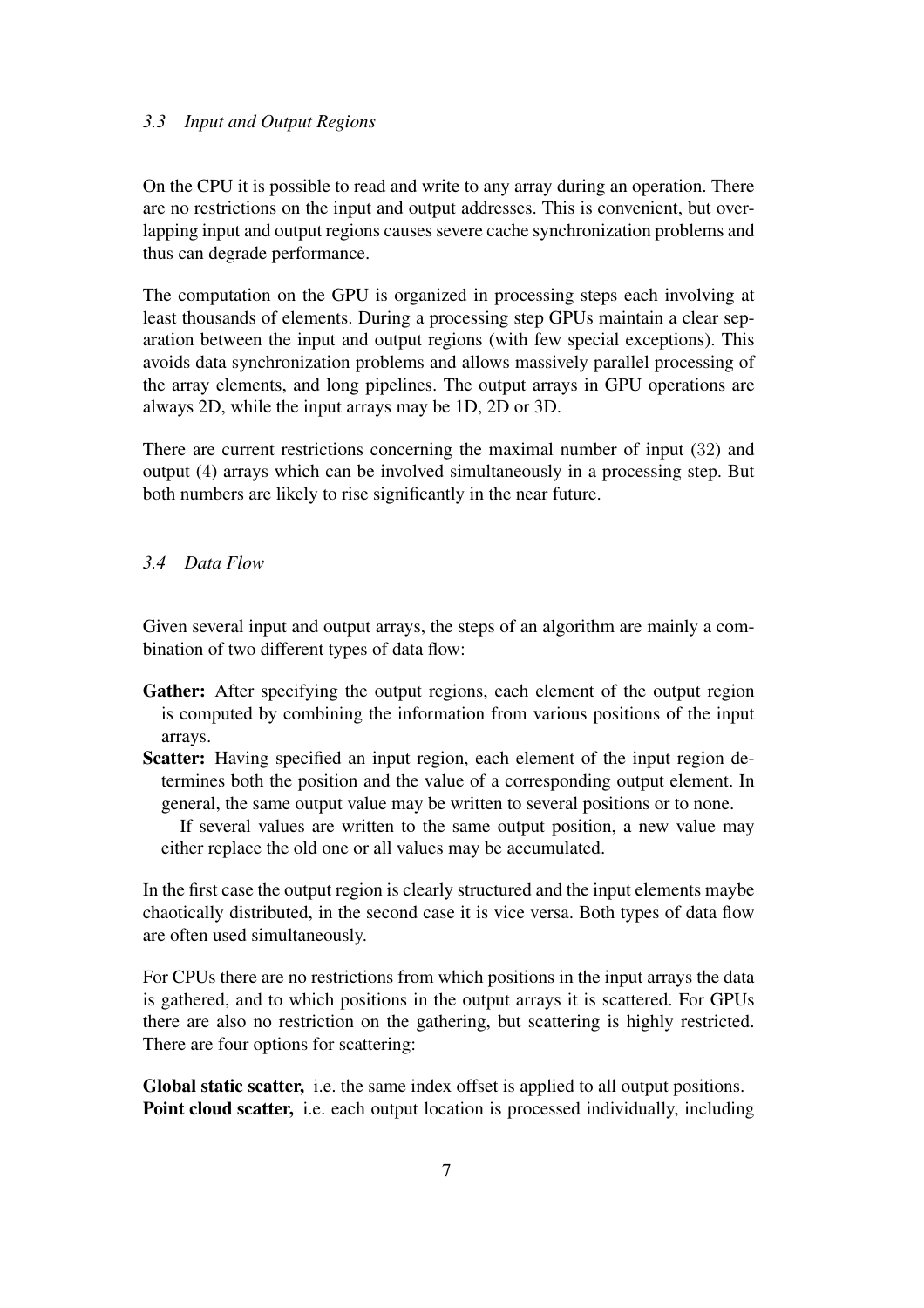possible discards and overwrites of output values. Processing of point clouds is significantly slower than the processing of rectangular regions.

- **Scatter reformulated as gather,** i.e. a gather operation is performed which produces the same result as the scatter. This technique can easily deal with multiple output positions per output value, but for an efficient gather operation the scatter must have almost the same form for all input positions. Ideally the offsets of the output positions to the corresponding input position are the same for all input positions.
- **Sorted scatter,** i.e. initially, data is not scattered but rather the output position is appended to the output value and the items are sorted according to the output position in a subsequent step. To reduce sorting requirements a small bound on the maximal offset of the output position to the corresponding input position is helpful.

Hence, gather operations are exploited widely on GPUs, while the above scatter emulations must be applied when complex scatters cannot be avoided in algorithms. On the other hand it is sometimes advantageous to use global static scatters instead of gathers (see Section 4.1).

## *3.5 Conditionals*

Within the loop body the CPU may always execute element dependent if-else branches or even nested loops. This often deteriorates performance and whenever possible one should move the conditionals before the loops and possibly code different loop bodies for different subsets of the processed region.

The same strategy should be applied more aggressively for GPUs, because the resulting gains are higher. Formally GPUs also allow to use arbitrary conditional constructs in loop bodies, but high costs are associated with *dynamic branches* if they are not spatially coherent. Quickly oscillating branches in a loop prohibit the pure parallel SIMD processing of the array elements. Therefore, ideally the same operations should be applied to all elements of the input regions. The problem lies only with the dynamic branching, i.e. when different code is executed depending on a condition, e.g. conditional assignments with the ternary C-operator ?: or unrollable loops, i.e. loops with a fixed number of iterations, are not a problem.

#### *3.6 Number Formats and Operations*

CPUs natively support integer and float operations of different precision. GPUs currently have no integer formats and offer fixed point and floating point numbers of different precision. Major representations are 8 bit fixed point numbers and s23e8 single float. Besides the scalar values, GPUs also have native vectors of up to 4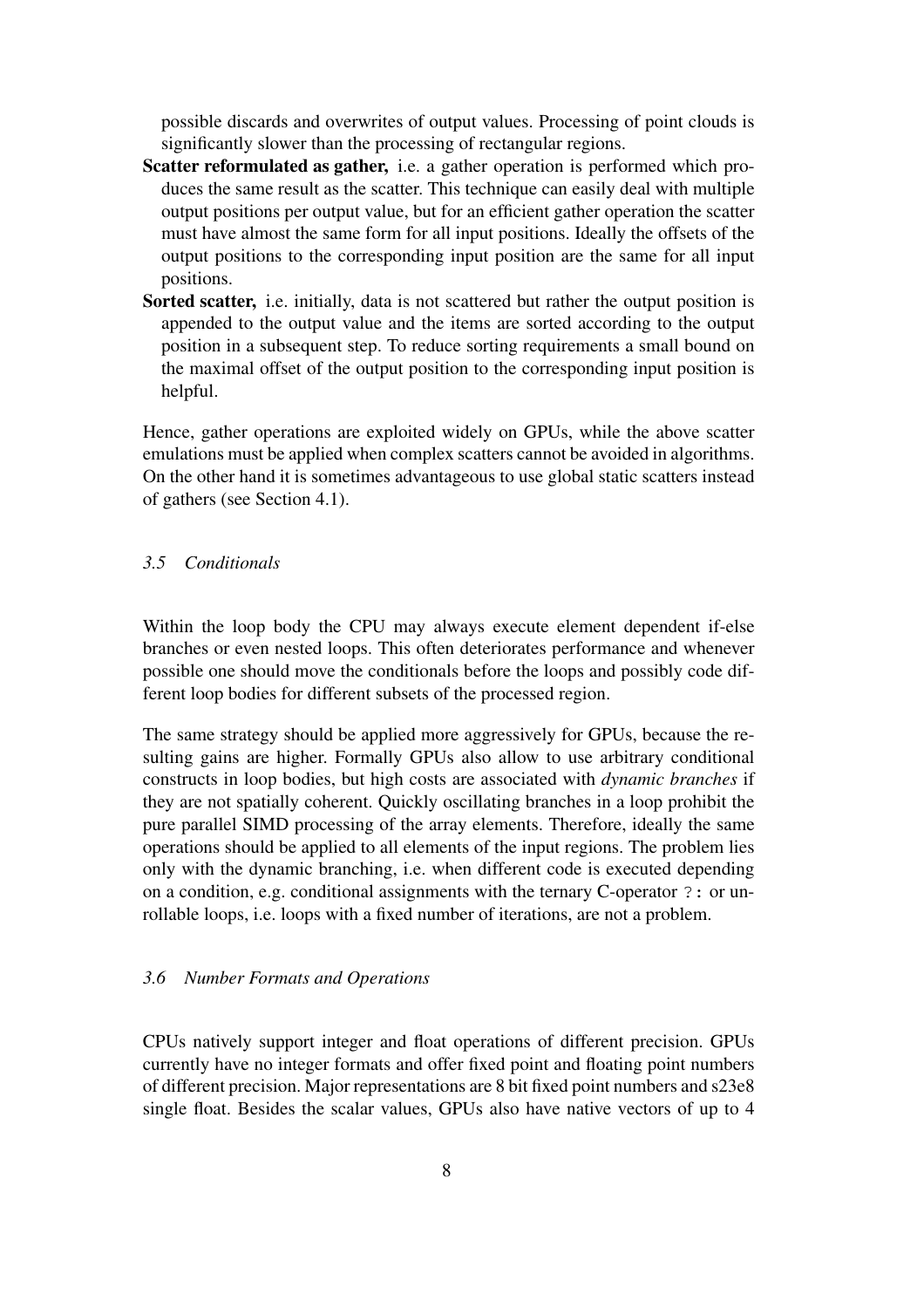components, e.g. float2, float4. Basically all standard mathematical operations (e.g. +-\*/, sin, atan, log, sqrt, pow) are available and most of them can be executed directly on these native vectors. Therefore, they should be used when the input data suggests such a grouping, but it is not necessary to formulate the entire code in float4 operations, e.g. GPUs can process a scalar and a float3 instead of a float4 operation (co-issue).

In scientific computations GPUs usually operate on floats which are four times larger than the previously used 8 bit fixed point numbers; thus the bandwidth requirement has quadrupled. This leads to a similar situation as on the CPU, that more operations can be executed in the chip than the memory bus can provide data for in one clock cycle. Thus current GPUs require a *computational intensity* of approximatively 8, i.e. 8 operations must be performed on each float read from memory to keep the processing power and the memory bandwidth in balance.

#### *3.7 Summary*

GPUs are fast 2D array processors. They concentrate on the parallel processing of the array elements and therefore require a relatively large region (e.g. 32x32 elements) in each processing step. During the processing step the corresponding input and output regions must be distinct. The data flow is primarily controlled by gathering arbitrary elements of other input arrays while the scattering of output values must be realized with other methods. Concerning operations all standard mathematical functions are available but conditionals should be avoided inside of loops. Table 1 also presents a summary of the main properties.

## **4 Scientific Computations on the GPU**

Data in scientific computations is often represented in arrays and large data regions undergo the same operations. The GPU is optimized for such processing and can therefore speedup the solution of various problems. Two popular spatial discretization methods for differential equations are discussed, namely grids and particles.

## *4.1 Grids*

Grids discretize a continuous domain by introducing a number of discrete control nodes in the domain. In these locations the nodes typically represent the value of the continuous function (Finite Differences), or the integral of this function in the surrounding Voronoi cell (Finite Volumes), or the integral of this function weighted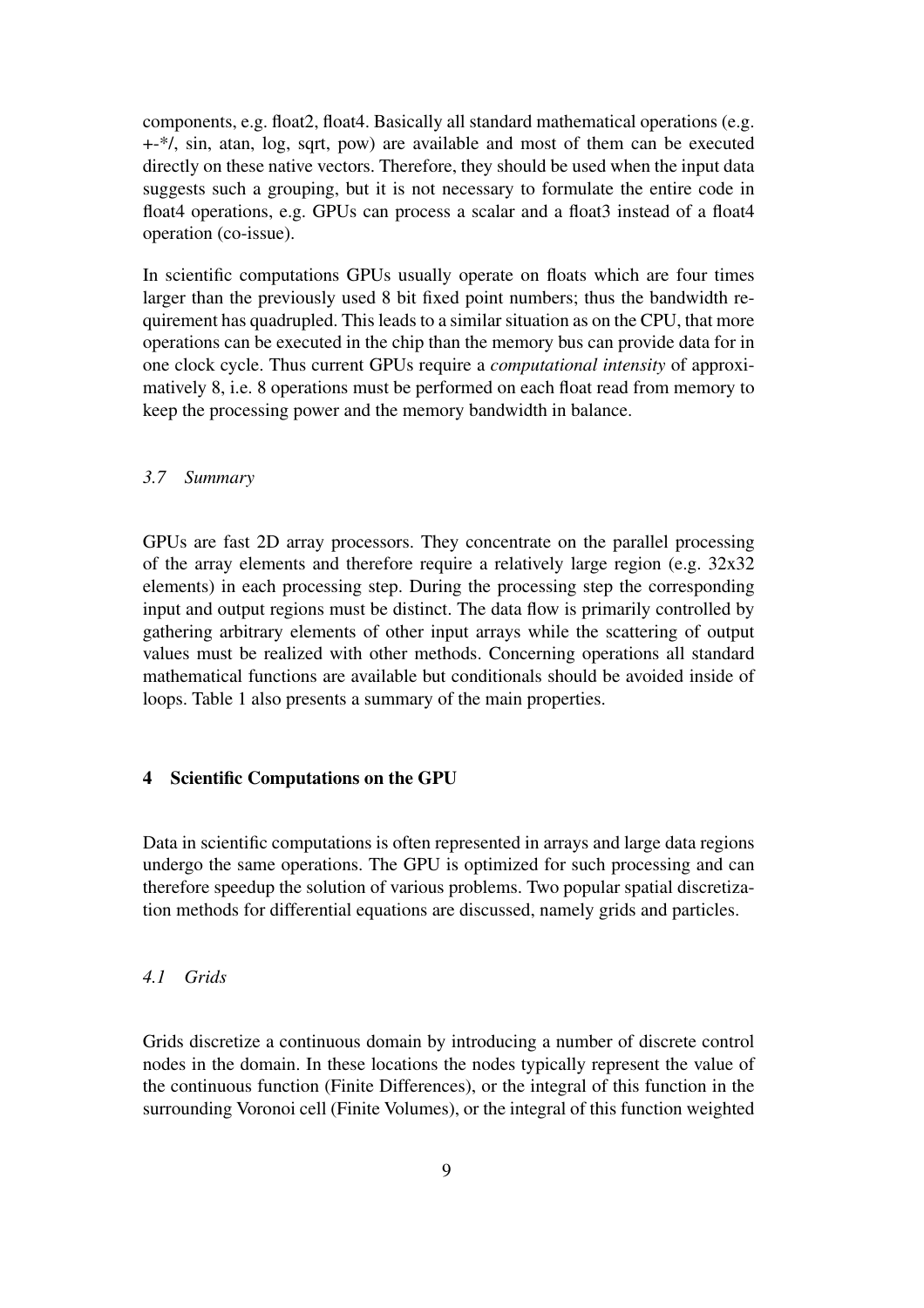by a basis function of this node (Finite Elements). In any case the collection of the nodal values forms a nodal vector  $\bar{V} = (\bar{V}_i)_{i \in I}$ , where *I* is some enumeration of the nodes. This vector is the discrete representation of the continuous function in the domain.

On the GPU the nodal vector  $\overline{V}$  is stored in the native 2D or 3D arrays. Given a certain node one often requires access to its spatial neighbor nodes. For unstructured grids this is cumbersome on GPUs and the reader is referred to Bolz et al. (2003); Krueger and Westermann (2003) for possible arrangements. For dynamic adaptive grids see Lefohn et al. (2005). But for tensor grids the situation is very convenient. If the nodal vector V of a d-dimensional tensor grid is stored in a d-dimensional array, then the spatial neighborhood relations are preserved in the array. For example, the nodal vector  $\bar{V}$  of a 257  $\times$  257 grid discretizing  $[0, 1]^2$  can be stored in  $v[257][257]$ , such that the node value  $(i, j)$  is stored in  $v[i][j]$ . In most GPU applications the tensor grid is even fixed with node positions  $(x = j/w, y = i/h)$ . Note that irrespective of how the vectors are stored, they are always treated as one dimensional structures in the following linear algebra operations.

When numerically solving a differential equation, the discretization procedures often result in explicit (e.g.  $\bar{X}^{n+1} = A\bar{X}^n + \bar{F}^n$ ) or implicit schemes (e.g.  $A\bar{X}^{n+1} =$  $\bar{X}^n + \bar{F}^n$ ) with some matrix  $A = (A_{i,j})_{i,j \in I}$ . Because the matrix usually also depends on some data (e.g.  $A(\bar{X}^n, \bar{F}^n)$ ) there are two main computing tasks: the assembly of the matrix and the matrix vector product. The assembly of the matrix often involves differential or even integral quantities, and non-linear mappings. For the implementation on the GPU the required operations are not so important since all of the standard mathematical functions are available. The main question is which types of data flow (gathers, scatters) are involved. The matrix vector product is used to demonstrate the different data flow types.

A matrix vector product can be formulated as a series of gather or a series of scatter operations. Considering the gathers first, the matrix vector product is a series of gathers in form of inner products between the matrix rows and the vector:

$$
A\bar{V} = \left(\bar{A}_{i,\cdot} \cdot \bar{V}\right)_{i \in I} = \left(\sum_{j \in I} A_{i,j} \bar{V}_j\right)_{i \in I}, \qquad \bar{A}_{i,\cdot} := (A_{i,j})_{j \in I} \quad \text{(matrix row)}.
$$

The fragment program implements the inner product  $\sum_{j\in I} A_{i,j} \overline{V}_j$ . Recall that the outer loop over  $i$  is implicit, see Section 2.1. This executes fast on the GPU if the node values required to compute the new element  $(A\overline{V})_i$  are spatially (in the grid) close to  $\bar{V}_i$ . Commonly, band matrices are encountered which fulfill this property. A matrix band is defined as the vector  $4$ 

$$
\tilde{A}^k := (A_{i-k,i})_{i \in I}, \quad k \in I.
$$

<sup>&</sup>lt;sup>4</sup> illegal matrix entries, e.g.  $A_{-1,0}$ , are set to zero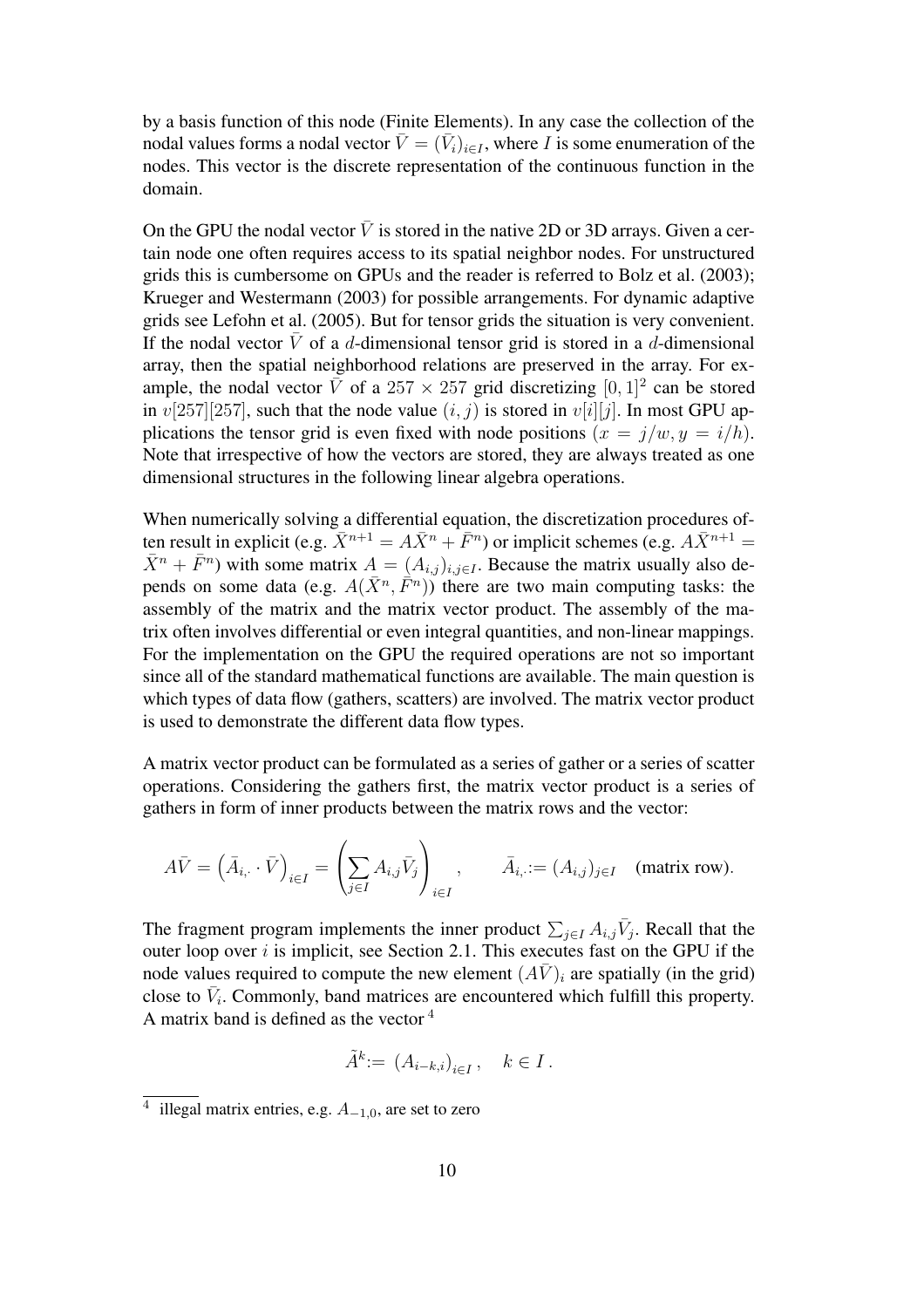For example in 2D, if for all  $i \in I$  the computation of the element  $(A\overline{V})_i$  requires  $\bar{V}_i$  and its 8 spatial neighbors, then the matrix has 9 bands. The gathers in the matrix vector product can be executed in parallel very efficiently as they only access 2D neighbor values of the current input value, which is very fast (see Section 3.1).

Similar to the other vectors, bands are stored as d-dimensional arrays on the GPU. When the matrix is represented in this form the assembly of the matrix is also easy. One defines the arrays as output arrays and executes a kernel which assembles the bands of the matrix in the problem specific manner.

If the matrix vector product requires slow accesses to values far away from the current input value, a reformulation in terms of global static scatters (see Section 3.4) is advantageous:

$$
A\bar{V} = \sum_{k} T_{k} \left( \tilde{A}^{k} \bullet \bar{V} \right), \quad \left( \bar{X} \bullet \bar{Y} \right)_{i} := \bar{X}_{i} \bullet \bar{Y}_{i}, \quad T_{k}(\bar{X}) := \left( \bar{X}_{i+k} \right)_{i \in I}.
$$

Here, • denotes the component-wise multiplication, and the global static scatter is represented by the index translation  $T_k$ . This version needs two processing steps. The first step computes the component-wise multiplication for all matrix bands in a fragment program. The second step executes the sum over the results from the first step in a new fragment program, and a vertex program performs the index translations. So the slow access to distant values necessary in the former gather formulation, is replaced by a series of cheap index translations. But because the translations are global this scatter reformulation is only applicable to band matrices or at least matrices with local band structure. See Bolz et al. (2003); Krueger and Westermann (2003) for totally unstructured sparse matrices.

Unfortunately, there is one more complicating factor concerning linear algebra operations on GPUs. Because of the very low computational intensity, the matrix vector product cannot exploit the high parallel processing power of GPUs (see Section 3.6) and thus performs very bad. The solution to this problem is the intermingling of the assembly of the matrix with the matrix vector product. The matrix should almost *never* be assembled completely on the GPU. Only few expensive intermediate results should be generated. Then, instead of executing the totally inefficient pure matrix vector product, it is combined with the assembly step which finishes the generation of the matrix on-the-fly before each product. This increases the operation count but the few intermediate results decrease the bandwidth requirements and thus dramatically gain performance. Rumpf and Strzodka (2005) give more details on this technique.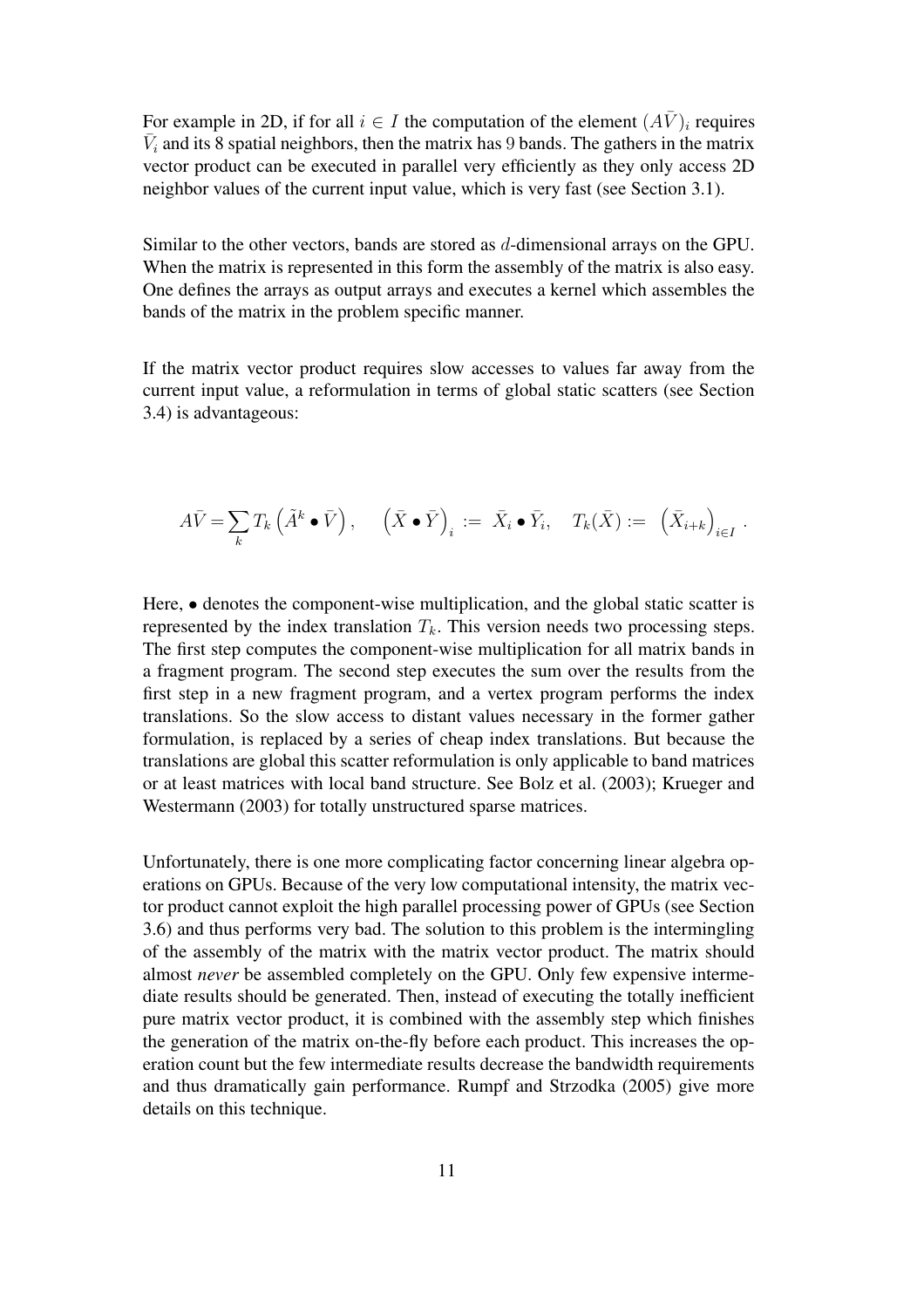

Fig. 4. Data storage concept for particle systems (left) and two depth-maps as parts of a complex boundary representation of a statue (right).

#### *4.2 Particles*

Besides grid-based approaches, particles are often used in simulations, in particular in Computational Fluid Dynamics (CFD). In general, the particles in a particle system can be uncoupled, statically or dynamically coupled. Starting with uncoupled particles, only the particle motion needs to be computed.

Since the GPU's native memory layout is 2D (see Section 3.1), the data for a single particle is naturally stored at a unique 2D array position in several arrays (see Figure 4, left). Given the position  $\vec{x}^n$ , the velocity  $\vec{v}^n$ , some force  $\vec{F}^n$  and the time-step width  $\tau$  in time-step n a particle with mass m is traced

$$
\vec{x}^{n+1} := \vec{x}^n + \tau \vec{v}^n, \qquad \vec{v}^{n+1} := \vec{v}^n + \tau \vec{F}^n / m.
$$

Because input and output regions are distinct on GPUs (see Section 3.3) two arrays for the data of two consecutive time-steps  $n, n + 1$  are needed, and a flip-flop algorithm which exchanges the role of input and output. The above formula describes first order motion. Applying higher precision integration, possibly more than two data arrays have to be used in a ring-buffer like manner. More details can be found in Kipfer et al. (2004) and Kolb et al. (2004).

Correct treatment of boundaries is very important for particle motion. One can represent the boundary using simple primitives parameterized by a set of static variables. Alternatively, more complex shaped boundaries can be described using several 2D distance-maps from different perspectives (see Figure 4 right and Kolb et al. (2004)). Each distance map represents a specific portion of the boundary as z-distance values w.r.t. a 2D-plane in an appropriate local coordinate system. Of course, this approach is restricted in the sense, that local concavities may cause an erroneous boundary representation.

In uncoupled systems the forces  $\vec{F}^n$  may be dynamically computed, time-varying and attracting or repelling point-forces, or static and global 3D-force-fields stored in 3D arrays. In coupled systems the forces  $F^{n}$  depend on the position of other a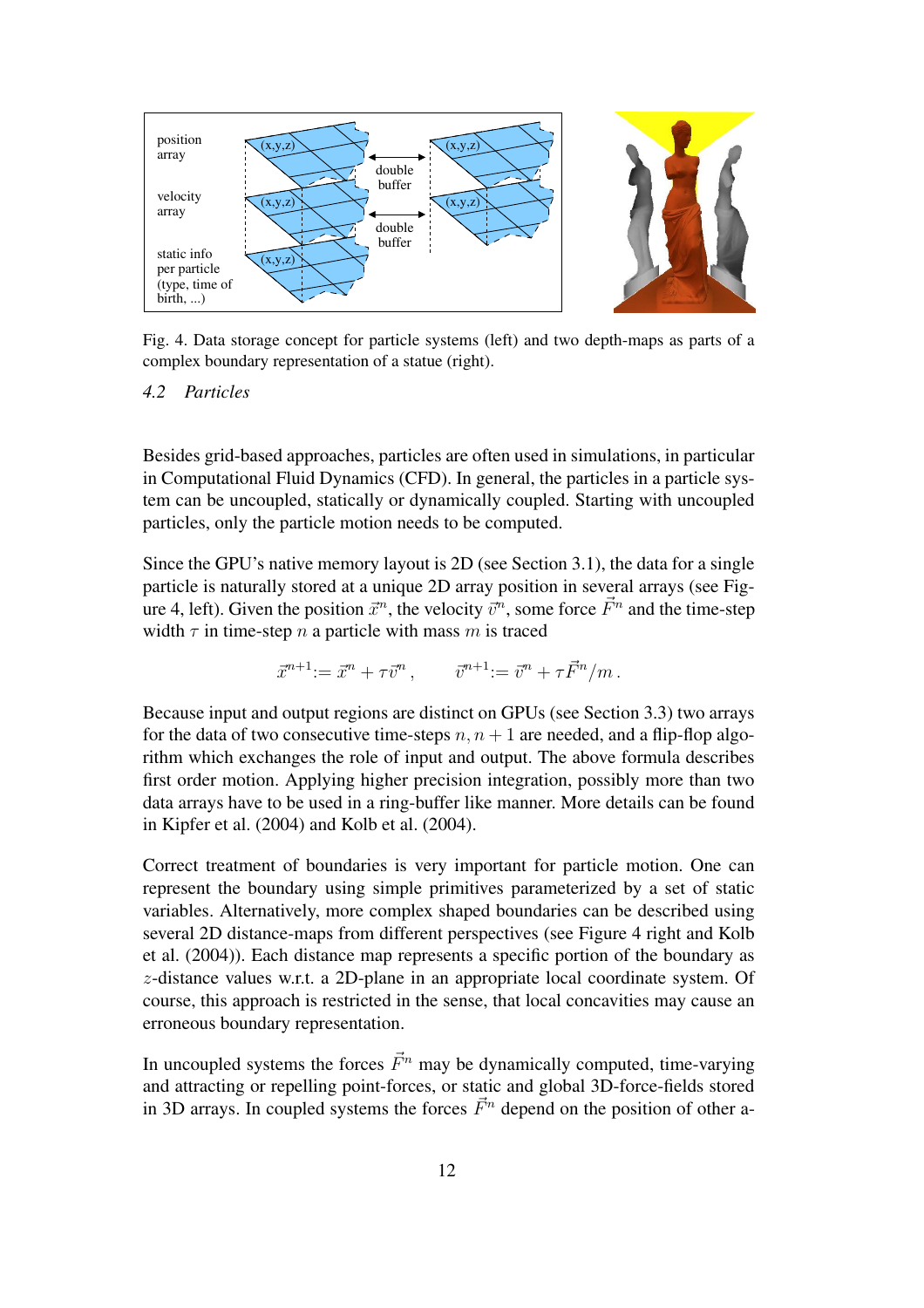priori specified particles (static coupling), or all particles in a certain neighborhood (dynamic coupling).

The above data concept can be easily extended to statically coupled systems using the gathering technique. The demonstration NVIDIA (2005) shows the principal approach using simple linear springs.

In dynamically coupled systems usually the n-nearest neighbor problem has to be solved. Parallel sorting algorithms can be utilized to realize a sorted scatter approach (see Section 3.4). Algorithmically, parallel sorting is not optimal due to its runtime complexity, but only these kind of algorithms can be used on GPUs. Kipfer et al. (2004) use the bitonic merge sort for global particle sorting combined with a space subdivision technique to approximatively detect particle-particle collisions  $5$ .

Applying this technique to more complex coupling schemes is rather difficult, e.g. *Smoothed Particle Hydrodynamics (SPH)* models fluids based on particle motions and applies forces to ensure the Navier-Stokes equations (see Gingold and Monaghan (1977)). Here, the neighborhood may include several hundred particles and approximative neighborhood detection causes problems, i.e. discontinuous forces over time. Müller et al. (2003) discusses a cache optimized CPU implementation allowing interactive SPH simulations up to a few thousand particles using a space subdivision technique. Kolb (2005) gives a concept of implementing dynamic coupled particle systems on the GPU without sorting. The key idea is to accumulate force contributions of single particles described by the SPH-equations in 3D arrays, which represent a spacial discretization. The resulting forces are modeled as accumulations of 3D "foot-prints" of the particles.

Using GPUs for particle simulation performs well for uncoupled particle systems. Up to 1 Mi particles can be interactively simulated and rendered. The high computational costs for keeping track of the spatial neighborhood for dynamic coupling reduces the interactivity significantly.

## **5 Future Developments**

The recent trends in increasing processing power are expected to continue as GPUs continue to drive ever improving graphics for games. A large part of this progress has been improvements in control flow for the vertex and fragment programs in the GPUs, including features such as predication, loops and jumps. A recent change in the graphics pipeline that improves program flexibility is the *unified shader architecture* used in Microsoft's XBox360 GPU. This architecture unifies what was separate physical GPU resources in the vertex and fragment programs and creates

<sup>5</sup> not all neighboring particles are detected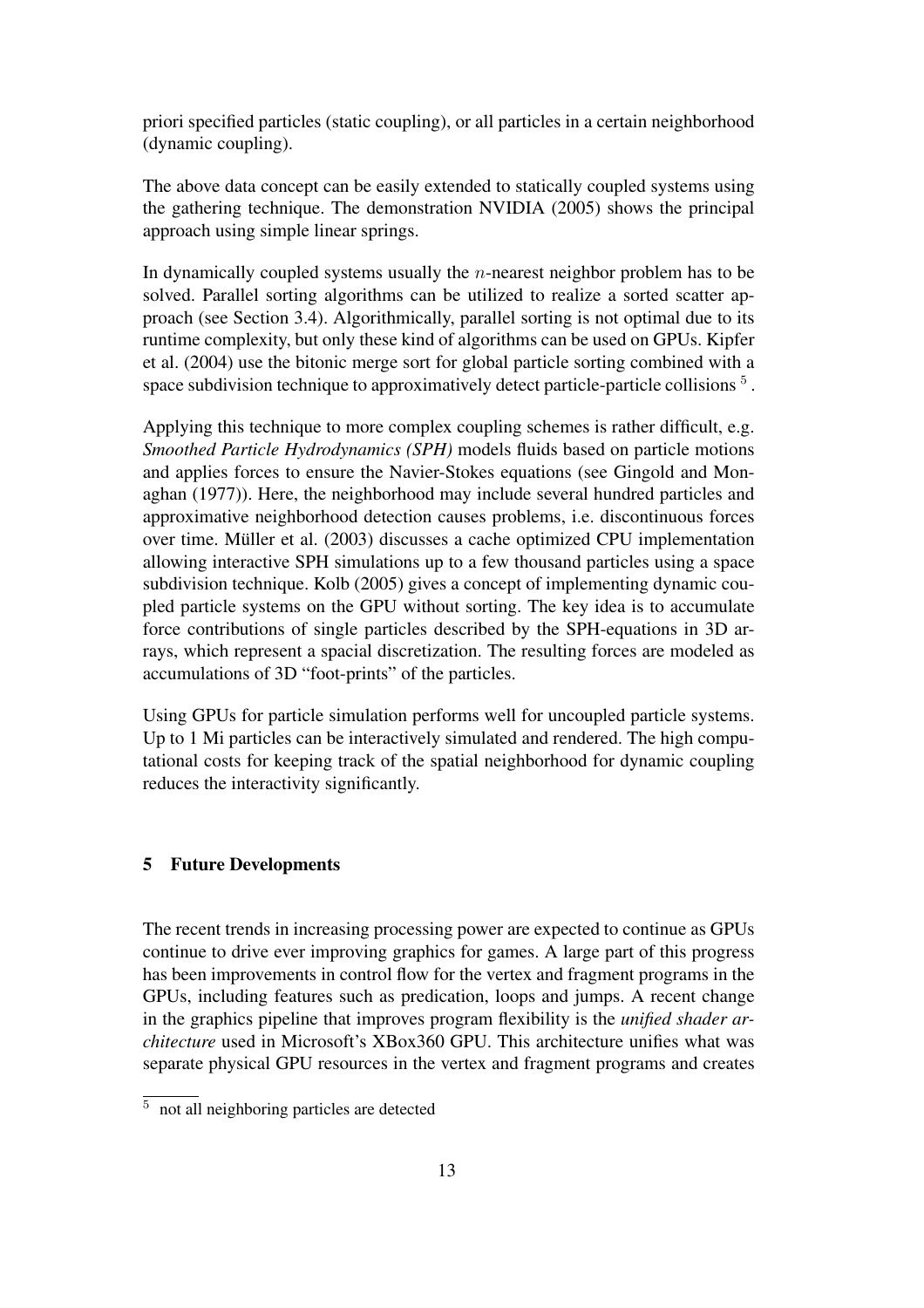a single large resource for both types of operations. For simulation this can result in potentially better performance as most computations are performed in the fragment program and the vertex program is often idle. Another feature of the XBox360 GPU is a scatter write. This instruction allows the program to write to several dynamically computed addresses in the video memory without the restrictions seen in current GPUs. Similar functionality is to be expected in future GPUs for PCs.

As kernel programs have become more common place in GPU applications the length of these programs has grown. At the same time the number of outputs that can be written to memory in parallel has not increased as rapidly. Future games will tend to have more instructions per fragment and current and future GPUs will take advantage of this increased arithmetic intensity by increasing the number of instructions that can be executed in parallel on the GPU per clock cycle. Recent PC graphics chips have 16 pipelines while the XBox360 GPU has 48.

Future APIs will look towards an increasing focus on standardized floating point behavior by using the IEEE standard for 32 bit floats. This will ensure that simulation results from GPUs closer match to those computed by CPUs. During recent years different generations of GPUs have had varying program sizes and the rapid change in these variations has made it difficult for users to know the underlying capabilities of any particular hardware. This has lead to API's moving towards requiring the hardware to provide virtualization of hardware resources and allowing the API to present the programmer with a programming model that has unlimited resources in terms of instructions and registers.

Modern games are using a form of lighting know as High Dynamic Range (HDR), which typically uses floating point precision to represent light in a scene. As this becomes common place in most games, GPUs will start to change the previous focus on low precision number formats such as 8 bit per channel and increasingly start to optimize for higher precision such as 32 bit floating point. This change in focus will also improve performance for simulation and computation using GPUs.

#### *Acknowledgments*

The authors thank Nehal Desai, Patrick McCormick and Wolfgang Wiechert for very helpful comments on the paper.

#### **References**

Bolz, J., Farmer, I., Grinspun, E., Schröder, P., 2003. Sparse matrix solvers on the GPU: Conjugate gradients and multigrid. In: ACM Proc. SIGGRAPH.

Buck, I., Foley, T., Horn, D., Sugerman, J., Fatahalian, K., Houston, M., Hanrahan, P., 2004.